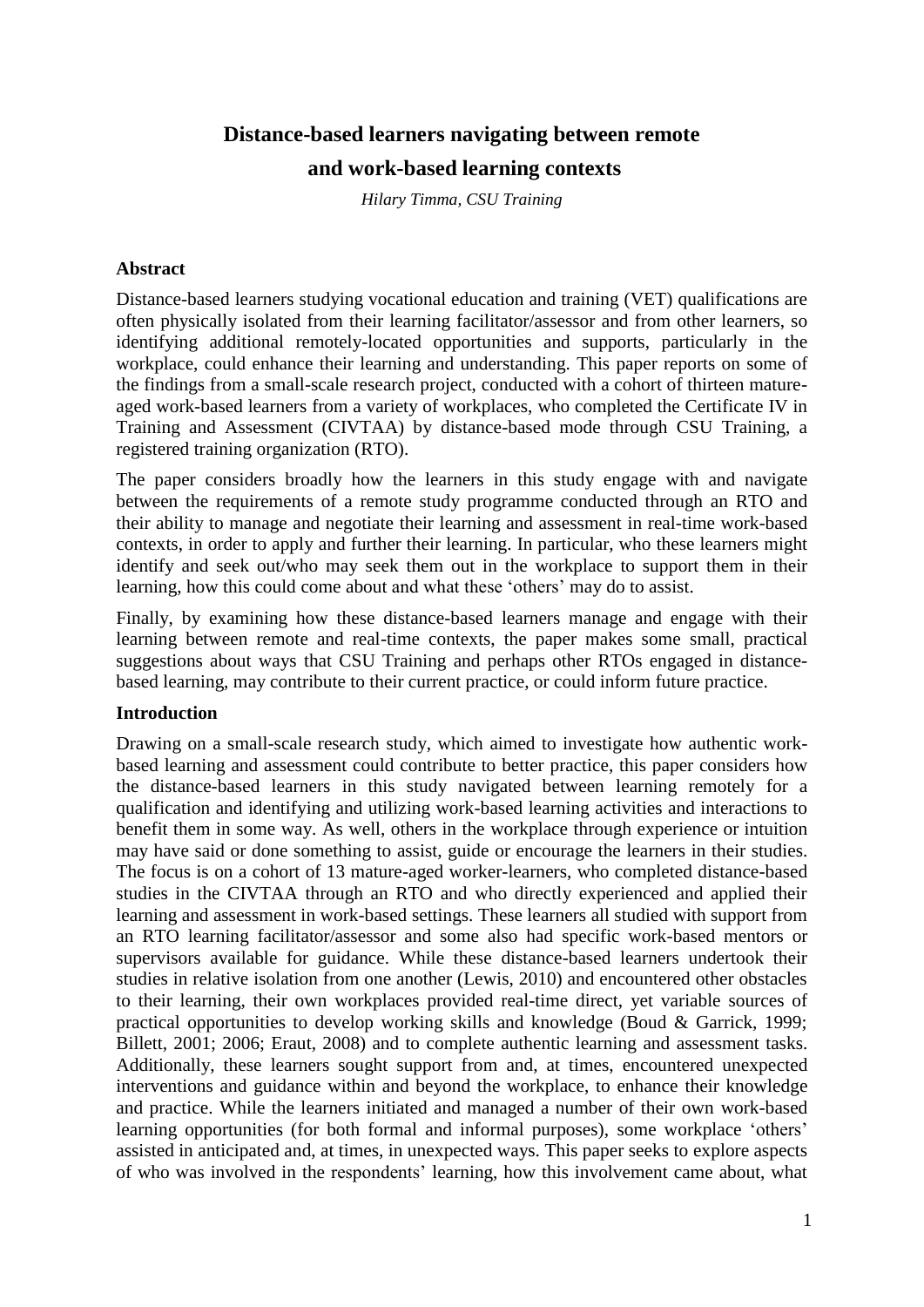these 'others' did and, how critical was that involvement. The focus is on how respondents in the study navigated between and responded to work-based learning supports, opportunities and obstacles, while undertaking formal studies in distance-based mode.

## **Literature review**

In the past twenty years, there has been increasing interest in, research into and literature published on how people learn at and through work and what it is that they learn (for example, Lave &Wenger; 1991; Wenger, 1998; Boud, 1998; Boud & Garrick, 1999; Billett, 2001; 2004; 2010; Eraut, 2004; 2007; 2008; 2013). Less is known about who it is that workbased learners may seek out to assist them in their learning, or who in the workplace may seek them out and provide support; and, what it is that these others do to assist with or support the learning. Additionally, while research into uses of e-learning and assessment for practitioners and auditors (Callan & Clayton, 2010), the quality of e-assessment methods (Clayton, 2013) and the applicability of digital technologies to support isolated assessors (Mitchell, Chappell, Bateman & Roy, 2006) has applications for the ways that learners, including distance-based learners, can engage with their learning in multiple ways, there is little research into the subtleties and peculiarities of how distance-based learners manage/balance learning remotely, with learning at and through work; and, why this is important to understand.

The VET sector employs a variety of work-based learning practices, including traineeships and apprenticeships, as well as on-the-job and off-the-job programmes that integrate formal studies in different settings, with learning through work-based practice. Learning at and through work is not a new concept, as skills development through practising the occupation, is how people have traditionally learned over the centuries (Billett, 2010). What is significant for this study, is how learners navigate between the informal learning and formal learning and assessment requirements of their distance-education provider (the RTO) for a qualification, with learning on-the-job from authentic work-based practices and with varying levels and types of assistance from work-based others, to achieve that qualification.

Everyday work involves the practice and development of skills to construct knowledge. The relationship between individual and socially-located contributions to learning in the workplace is highly complex and occurs in a constantly evolving learning environment (Billett, 2006). It is this social constructivist perspective, combined with the complexity and messiness of engaging in and managing learning, both at work and at a distance, which is most relevant to this study. The sociality of work-based learning enhances our understanding about how and what learners 'learn', by their engaging with a variety of work-based learning opportunities, as active participants in multiple communities of practice (Wenger, 1998). By interacting with others at and through work, learners in this study construct meaning and develop understanding (Vygotsky, 1978; Eraut, 2008); yet, they also engage with a learning facilitator, albeit at a distance, directly through telephone discussions and indirectly via email messages, feedback on practices and written comments on their assessed work. These remote and work-based learning experiences establish the importance of the multiple ways in which learning occurs. Learning is not restricted to the workplace, as learners studying remotely for a qualification bring both knowledge and experience from beyond the enterprise to the job, where '[s]hifting boundaries, changing values and purposes of work and learning affect the physical, emotional and cognitive demands on workers at all levels' (Boud & Garrick, 1999, p.4), including balancing and negotiating their learning remotely and in real-time learning contexts.

The construction of knowledge for respondents in this study, through direct and indirect interaction, includes discussions and collaborative decision-making, problem-solving,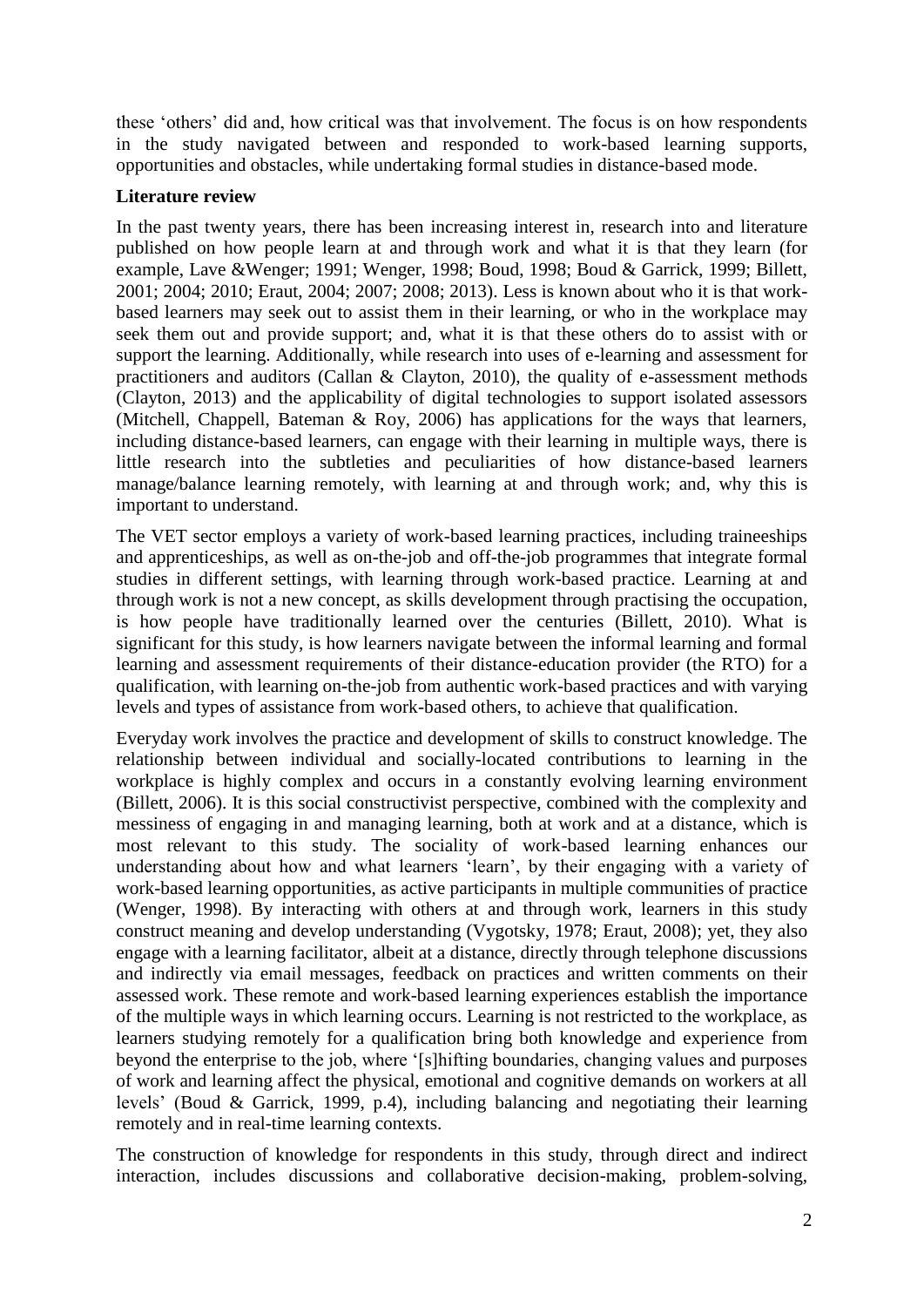impromptu chats, as well as from formal activities including assessment practices and feedback. While workplaces provide multiple and varied learning experiences (Boud & Garrick, 1999), work-based learners studying remotely for a formal qualification also demonstrate their individual agency (Billett & Pavlova, 2005; Billett, 2006) by initiating, as much as possible, their own learning opportunities and making decisions and choices about what they will learn, when they will learn, who is available to assist with the learning and who they may or may not engage with at work, to enhance and support their learning. It follows that in socially-determined work-based practices individuals decide how they participate and what they learn from their experience (Billett, 2004, p.316). Likewise, aspects of sociality when learning remotely including telephone discussions, text messaging with current and past contacts, or participating in on-line forums, can also provide opportunities for learners to make decisions about how they participate and to identify ways that they can integrate their learning into practice. Others in the workplace such as colleagues, supervisors and mentors, through experience or intuition (or both) may also identify opportunities where they may act or intervene in some way to guide, assist or comment on what is taking place for an individual. The distance-based learning facilitator can also guide and support the learner to identify useful work-based contacts. These are all social acts and it is these and other forms of engagement and, at times, interventions that are most relevant to this study.

Acquisition of knowledge and practical skills is informed by social interactions and participation in the workplace (Lave & Wenger, 1991; Wenger, 1998; Boud, Cressy & Docherty, 2006) and there is also a relational interdependence between social and individual agency in learning throughout working life (Billett, 2006; Lewis, 2010). A combination of learning remotely and through the workplace to obtain a formal qualification, can add to the complexities and richness of both the individual and co-operative learning experiences of distance-based learners. While learners who study and are assessed remotely for a qualification are usually physically distanced from their formal facilitator/assessor and from other learners, indeed many distance-based learners neither communicate with nor know one another, they are located within their workplace, where they move (though not always seamlessly) between learning from everyday work experiences and interactions, to making decisions individually (and in collaboration with others) for both work-based activities and, at times, for formal studies. These individual and social contributions to learning have multifaceted dimensions and complexities (Billett, 2006) and work-based learners who study for qualifications by distance-mode, can demonstrate the capacity to negotiate between remote and real-time learning by utilizing a variety of supports from multiple sources to manage their learning. Socio-cultural and individual contributions to learning clearly differ significantly from one another, yet these ways of learning may also share common aspects that change in response to individual, as well as situational and social influences (Lewis, 2010). This view is tempered by who may be available at a given workplace, or who may be willing to support, advise or assist a learner in some way with their studies, as workers are expected more and more to self-manage and to take responsibility for their own learning (Mackeracher, 2004). For distance-based learners, the complexities of learning remotely and in real-time for a qualification based on real workplace activities and practices, can present conflicting demands on their ability to manage their learning. Yet, obstacles encountered by distance-based learners including feelings of isolation from other learners, lack of time at work to pursue studies and little or no real-time contact with a learning facilitator, may also be balanced, to some extent, by the semi-flexible nature of distance-based learning and the variety of contacts that can be identified and may be available to support studies, within and beyond the workplace.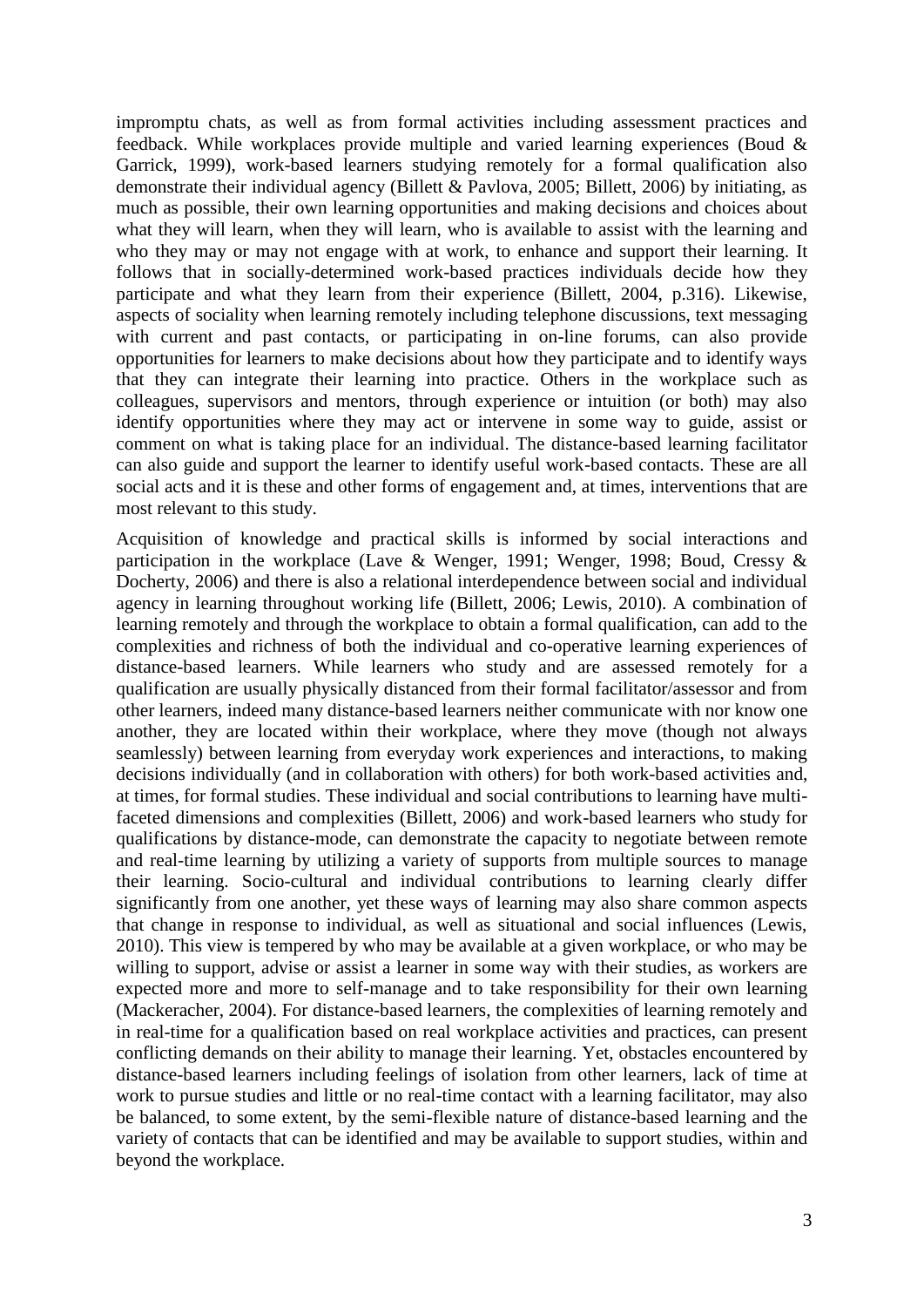Workplaces require workers to learn quite specific tasks and skills for their job, which includes informal on-the-job applications and also formal learning for the acquisition of skill sets and qualifications. Some workplaces may appoint mentors to support learning, or a learner may seek out a mentor, which can have decided benefits including strengthening working relationships, yet may also have negative implications when a mentor is 'imposed' on a worker-learner, or is not amenable to the task, so that the learning experience can be diminished or even rejected by the worker-learner (Billett, 2003). Expressing individual agency can play an important role in distance-based learners recognizing what is advantageous for them to learn including identifying when, how and who can assist them with their learning. How learners might select and engage with opportunities to learn, both in the workplace and from remotely-located sources; and, who supports them remotely and in real-time contexts, can add to our understanding about how working knowledge is developed and how best to engage with distance-based learners.

#### **Research methodology**

A small-scale, three-part (see below) qualitative research study using ethnographic approaches (Creswell, 2007), was conducted by the author with the co-operation of CSU Training, which is the RTO of Charles Sturt University (CSU). Approval to conduct the research was obtained from the Human Research Ethics Committee at CSU. Data were gathered, reduced, coded, classified, displayed in matrices and analysed (Miles & Huberman, 1994), from (a) responses to a questionnaire returned by a small sample of 13 distance-based learners, who completed the CIVTAA through CSU Training; (b) responses to individual semi-structured telephone interviews with 6 of these respondents; and (c) responses to a separate questionnaire and an individual semi-structured telephone interview with each of 3 learning facilitators from CSU Training. Transcribed interview responses were verified by respondents and all data were coded and analysed by hand. Initially, 25 past-students (from a cohort of over 100 who completed the CIVTAA) were approached by letter or email to be involved in the study. Thirteen respondents, comprising 7 males and 6 females, agreed to participate and entered the research project voluntarily. All of the respondents were mature-aged learners, with the majority aged between 31 to 45 years. A variety of work sectors were represented: horticulture, health, hospitality, adult education, trades, community services/development and policing/law enforcement. The principal job role for 5 of the respondents was in education/learning and development within their organization. The 8 remaining respondents provided some training and/or assessment as part of their overall work role. On average, it took each respondent between 12 to 18 months to complete the qualification. The highest level of formal education achieved by the respondents ranged from Certificate IV level to degree level, with 2 respondents holding post-graduate degrees. The main motivation/s for the 13 respondents to undertake the CIVTAA were: career development (6); to maintain currency of their VET teaching qualification (6); as a requirement of their organization/workplace (5); to improve current practice and update skills (4); and, because the opportunity was offered to them (2). Eleven respondents resided in urban or regional areas of Australia and 2 lived and worked overseas.

#### *Data collection*

Due to considerable geographical distances from the RTO and the researcher, a questionnaire (part A of the study) was considered to be the most practical way to obtain initial feedback from participants. The questionnaire covered five main areas or topics:

- 1. Personal and work details; motivation/s to complete the CIVTAA
- 2. How respondents learn best in their work and in their CIVTAA studies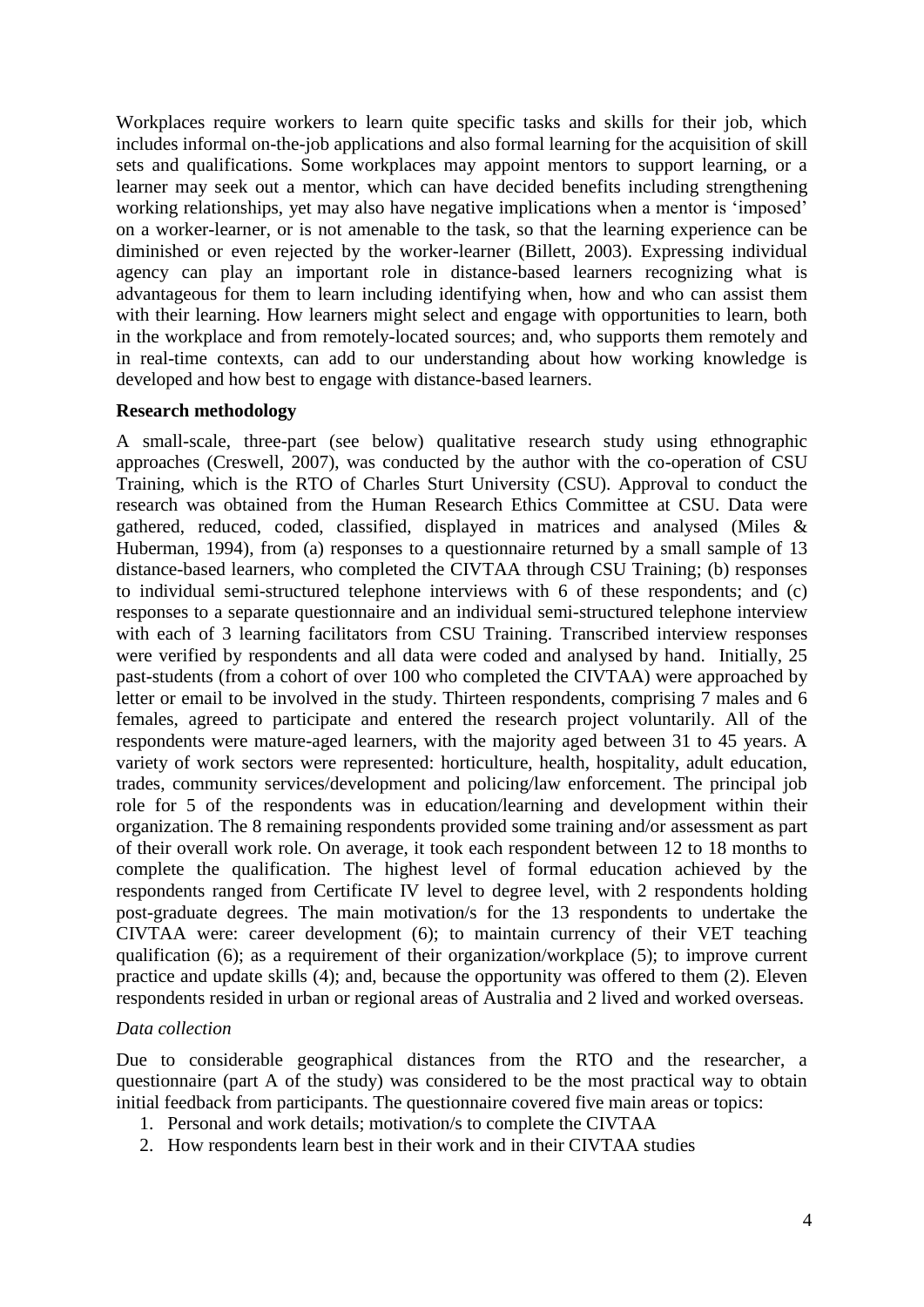- 3. Assessment methods that best support learning in the CIVTAA and why these methods are best
- 4. Learning through work and formal studies
	- What the learning facilitator did to assist learners and why these things assisted
	- Things in the workplace that impacted on studies and why they impacted
	- Perceived benefits to the workplace from respondents undertaking the CIVTAA
- 5. Social interaction in the workplace
	- Networks/contacts utilized during the CIVTAA studies
	- The most useful forms of social interaction for the CIVTAA studies
	- Perceived benefits from peer support in work-based learning.

Part B of the study comprised semi-structured telephone interviews with 6 of the 13 respondents. Questions for the telephone interviews were guided by the analysed data from part A of the study. The 6 respondents were identified principally, due to their availability to participate in the telephone interviews; and, secondarily to include as much as possible a range of ages, gender, geographical locations, work sectors and motivations for undertaking studies. Topics identified for part B of the study were:

- Three things respondents valued from their work-based learning
- How these things were developed/learned and applied
- When, how and who else was involved in the learning
- How critical was that involvement.

In part C of the study, a separate questionnaire from that completed by the principal respondents followed by individual telephone interviews were undertaken with 3 CSU Training staff, who facilitated and assessed learning in the CIVTAA by distance education mode as part of their work roles. Topics identified for part C of the study were informed by responses to parts A and B of the study:

- Personal and work details of facilitators including VET and teaching experience
- Learning and assessment methods preferred by distance-based students
- Benefits to learners in undertaking authentic work-based learning and assessment
- Most beneficial communication methods and other supports for learners
- How social interaction and involvement with others at work may assist learners and how critical is that involvement.

Other than for the name of the RTO, pseudonyms are used in the study to maintain anonymity for all of the participants and for the companies for which the principal respondents work/have worked. Limitations of the study include it being on a small scale, being conducted by one researcher, as well as work commitments encroaching on/scarcity of time for, respondents to participate in telephone or face-to-face interviews.

#### **Findings and discussion**

The findings reported here are drawn from the questionnaire and telephone interview responses with the principal respondents and with the learning facilitators. While space limits reference to all of the findings in this study, the following discussion focusses on who supported the respondents' learning for the CIVTAA at work, what these 'others' did and how this support assisted respondents.

#### *Engaging in and responding to support in the workplace*

The involvement of work-based 'others' in the principal respondents' CIVTAA studies was variously described by them as 'critical', 'essential', 'highly significant', 'invaluable' and 'motivating'. These work-based supports identified by respondents were categorized into four main groups: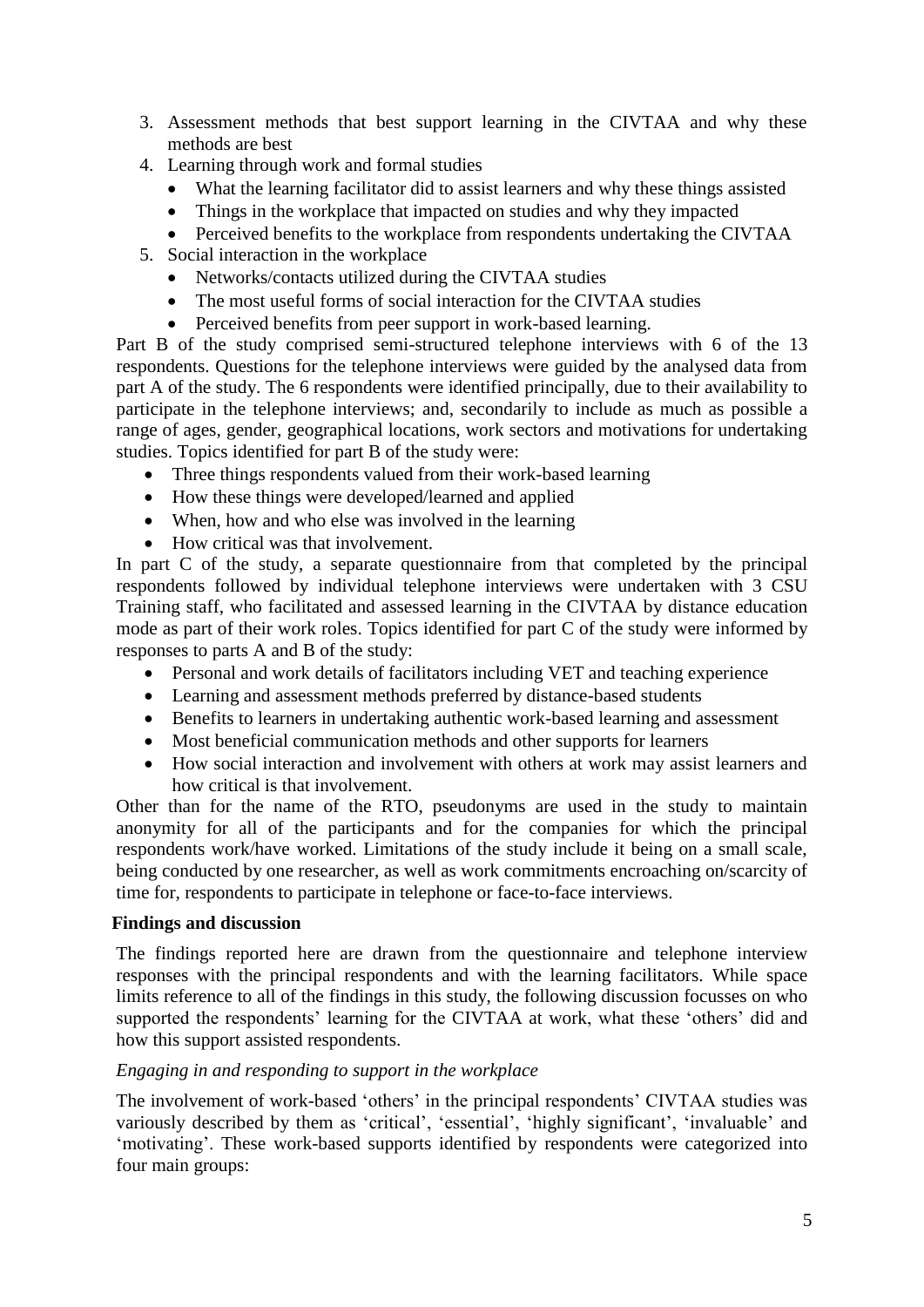- Work colleagues/peers
- Managers
- Supervisors
- Mentors/critical friends.

## *Support from work colleagues and peers*

Not unexpectedly, the most valuable and also pragmatic support identified by all 13 respondents came from their work colleagues/peers, who were often 'easily accessible' and 'gave perspective' and 'encouragement'. Respondents went on to identify more specifically those work-based colleagues who provided varying levels and types of support. Their responses were:

- Immediate work colleagues/peers
- Experienced colleagues with specific skills
- Role models
- A critical friend
- An informal mentor
- Colleagues from other departments within their company/organization
- Colleagues from organizations in which they had worked previously
- Contacts they met from other companies, as part of their current work role
- Friends at work who had completed the CIVTAA, or similar studies
- Learning team members (where available).

Sandra discussed how sharing thoughts and ideas about her studies with immediate work colleagues meant 'their involvement was critical. They helped focus you on the purpose of the learning'. She also approached colleagues at work who had completed the CIVTAA and 'used them as a sounding board by discussing ideas. When I got bogged down, they helped put it, the requirements and purpose of the course, back into perspective'. Sandra, like other respondents in the study, at times took the initiative to source assistance and was not only able to apply and practice her learning in the workplace, which helped to reinforce the knowledge gained through her studies, the ongoing support from work colleagues also enabled the learning to go more smoothly. For two of the respondents [Nadine and Trish] 'It's really important to be able to feed off ideas and share your thoughts with colleagues to make sure you are on the right track' and both of these respondents were thankful to colleagues who 'embraced the opportunity to contribute ideas and input'. By initiating work-based supports to assist with distance-based studies, or by taking up offers and/or engaging with interventions from work-based others, respondents in the study not only came to view their colleagues in a different way, they also expressed their individual agency (Billet & Pavlova, 2005) by variously negotiating, accepting, and at times not taking up offers of assistance with, or ideas or comments about, their work-based studies. This clearly demonstrates how respondents and their colleagues engaged in and contributed to real practices in their work-based communities (Wenger, 1998) including various levels and types of involvement in authentic learning tasks and assessment activities for the CIVTAA. The most useful social interactions with work colleagues for the respondents' studies were:

- Informal exchanges and discussions
- Formal discussions while working.

Relationships with work colleagues strengthened for Tara as a direct result of her undertaking her CIVTAA studies through her work:

By getting the involvement of other staff members, the other staff saw direct benefit of what I was doing and it interested them and then they got involved and asked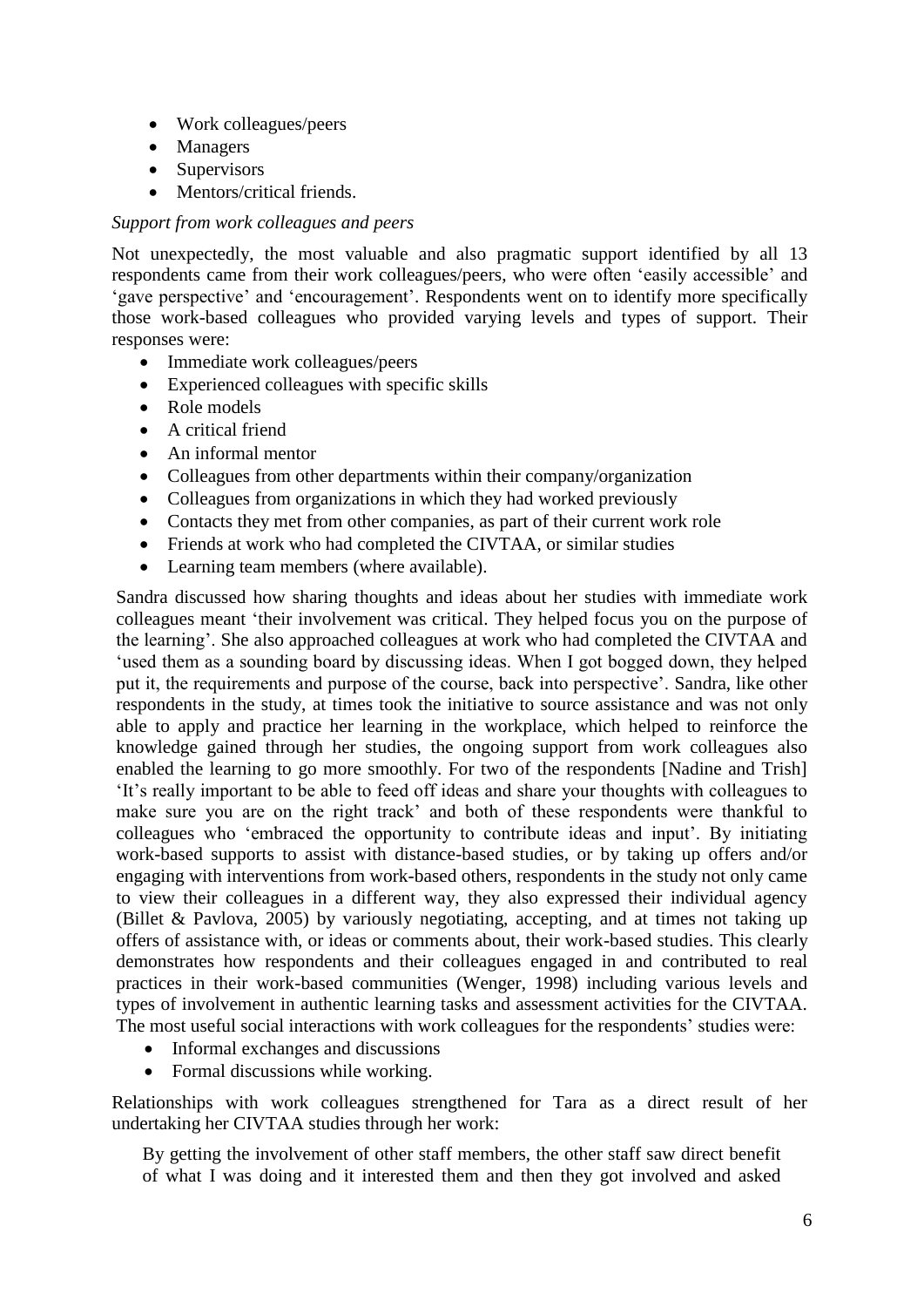questions. They saw the importance of workplace learning and I benefitted from their participation … Colleagues supported and reviewed, they gave feedback. When developing things, I ran things past them. We would talk in the tearoom, talk formally and informally.

In summary, these work-based interactions were central to the respondents' learning because they allowed for the sharing of skills, knowledge and ideas with colleagues in real-time, assisted in improving relations and communication with others and also generated feelings of motivation and encouragement between respondents and fellow workers. Respondents in this study not only shared ideas, they were also able to learn from more experienced others and discuss problems and issues relating to their studies and also to find workable solutions. The learning that ensued from this collaborative approach to the CIVTAA studies had an additional, significant outcome for Tara:

One of the biggest things was I learnt to listen in a different way. Listen to all the cues that can come from others, from formal and informal cues. Listen to what people really mean, take on feedback and do something with it and review it.

The deeper level of learning for this respondent demonstrates the capacity of work-based studies to provide more than the formal requirements needed to complete a qualification. The experience of shared learning, with support from various colleagues in the workplace developed skills and attributes in Tara that also carried over into everyday practices.

#### *Support from work-based 'others'*

Apart from work-based colleagues who supported the learning, 'others' in the workplace, including managers, supervisors, mentors, peers in other departments and assessor team members, also supported the respondents in a variety of important and practical ways:

- By giving advice/sharing information
- Providing or enabling acquisition of resources, or access to specific people/departments within the organization (gatekeepers)
- Giving feedback on formal assessment tasks (for example, when respondents delivered sessions to groups, or participated in assessment validation sessions)
- Acting as a sounding board
- Collaborating on tasks and projects
- Mentoring
- Giving of their time to assist a learner.

All of the respondents utilized work-based networks and/or social contacts to some extent to support their CIVTAA studies and firmly indicated that their studies would not have been possible without this workplace support. This support became even more critical, as most respondents experienced feelings of isolation, when there was often a lack of formal workplace support for or during their studies and, where their only other study contact was remotely with the learning facilitator. Zoe, one of the learning facilitators, discusses the significance of workplace support for distance-based learners:

Involvement of others in the workplace in their learning and studies is really important especially with the Cert IV. To do it well, there MUST be support mechanisms in the workplace. There is no way they could do it without a strong support mechanism, for example, a mentor or a willing environment to practice in. They need relationships somewhere in the workplace to be able to achieve.

In some instances, the respondents approached others in the workplace directly to seek advice, guidance or assistance including from experienced co-workers, mentors and 'gate-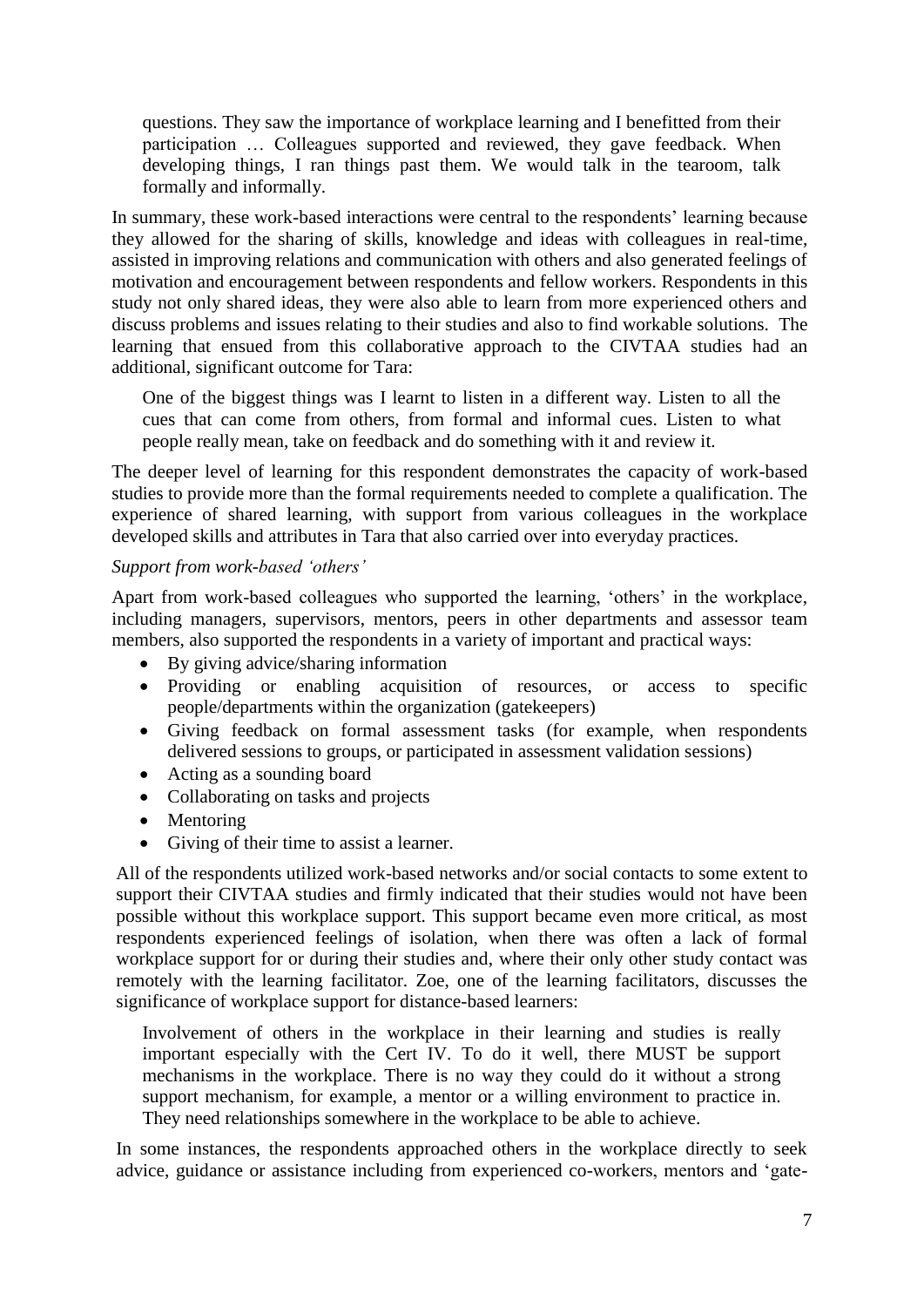keepers'. At other times, work-based 'others' including supervisors, contacts in other departments and peers who had previously completed the CIVTAA studies intervened or offered advice and practical help to support respondents. Ned explains how his supervisor 'believed in me and had confidence in my ability. They supplied resources and gave me time away from work tasks to undertake coaching and training duties' for his CIVTAA studies, while Harry's regional manager 'advised others to contact me to help and offer advice'. Trish found assistance was forthcoming from 'the training arm of my organization, as they shared some of their processes and information with me' and Tom was able to participate in 'some discussions with colleagues in departments based in other areas, to get cross-pollination of ideas'. These supports and interventions, at times collaborative and at other times initiated and directed by various individuals, enabled respondents to make decisions about how and when they would learn and who they would engage with to further their studies. While the level and depth of support and guidance varied between respondents, all of the respondents were assisted and supported at work in some capacity, to enable realtime learning to take place. This undoubtedly assisted in making the distance-based learning experience more relevant and achievable for all respondents, rather than from studying remotely with only a single learning facilitator to rely on and engage with, to complete the CIVTAA studies. It is important to note that, for the majority of the respondents in this study, there was no contact with other distance-based learners at CSU Training who were studying the CIVTAA at the same time, so the various workplace supports that they encountered, arranged, initiated, were provided with, or at times happened upon, were indeed vital to their successful completion of the qualification.

## **Conclusion**

This paper identifies the workplace as a potentially rich source of support for distance-based learners studying remotely through an RTO. A critical focus for RTOs in collaboration with their remotely-located learners should be on identifying those individuals in the workplace who may be valuable sources of advice, support, timely interventions or guidance; and, also recognizing opportunities that can be arranged or taken up by learners, as well as considering serendipitous interventions that present themselves in the course of their studies.

# *Practical implications*

The principal respondents in this study demonstrated their individual agency and engagement in their remotely-located learning for the CIVTAA by variously and, at times selectively, engaging in learning opportunities that were sought out by them, or were presented to them from (a) immediate work colleagues and also (b) particular work-based 'others'. Therefore, some practical suggestions arising from the study, about additional ways that CSU Training and perhaps other RTOs could further support distance-based learners and, which may inform future practice are:

- At the commencement of an individual's learning programme, the learning facilitator and the learner could work together to identify specific work-based (and other) contacts who may be available and willing to guide and assist the learner, by using a simple checklist (see Appendix 1)
- The learning facilitator to collaborate with each learner to advise on and tailor the sequence of CIVTAA units studied and the associated assessment tasks, to align with actual work activities in each learner's workplace
- To encourage learners to source specific work-based 'others', to assist in identifying and using actual work practices as the basis for completing formal assessment tasks, rather than considering or relying on simulated activities to complete some of these tasks.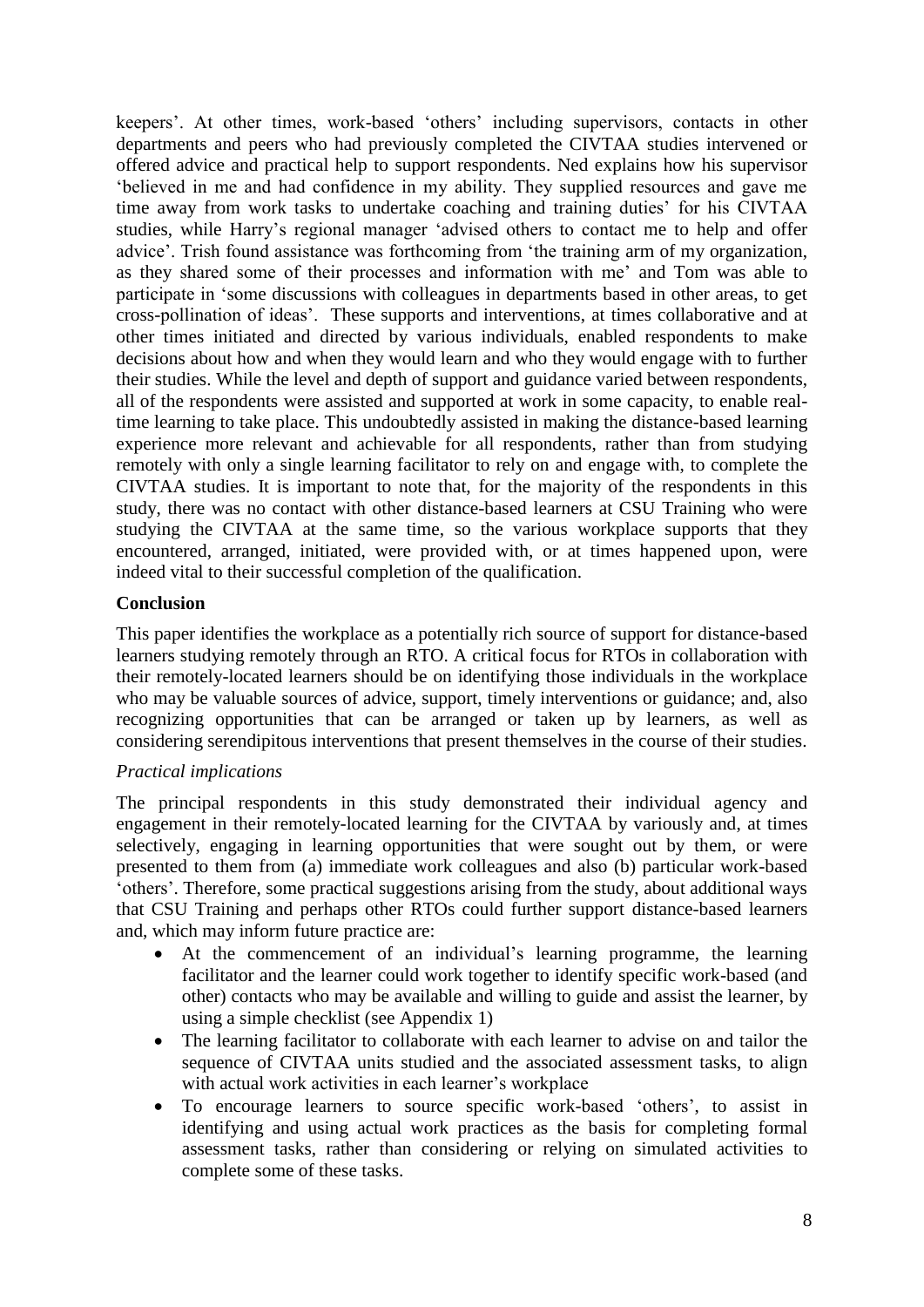# **References**

Billett, S. (2001). Learning in the workplace: Strategies for effective practice. Crows Nest, NSW, Allen and Unwin.

Billett, S. (2003). Workplace mentors: Demands and benefits. Journal of Workplace Learning, 15:3, 105-113.

Billett, S. (2004). Workplace participatory practices: Conceptualising workplaces as learning environments. The Journal of Workplace Learning, 16:6, 312-324.

Billett, S. (2006). Relational interdependence between social and individual agency in work and working life. Mind, Culture and Activity, 13:1, 53-69.

Billett, S. (2010). The practices of learning through occupations, 59-81. S. Billett (ed). Learning through practice: Models, traditions, orientations and approaches. Dordrecht, London, Springer.

Billett, S. and Pavlova, M. (2005). Learning through working life: Self and individual's agentic action. International Journal of Lifelong Education, 24:3, 195-211.

Boud, D. (ed). (1998). Current issues and new agendas in workplace learning. Leabrook, SA, NCVER.

Boud, D. and Garrick, J. (1999). Understandings of workplace learning, 1-11. D. Boud & J. Garrick (eds). Understanding learning at work. London, Routledge.

Boud, D. Cressey, P. and Docherty, P. (2006). Productive reflection at work: Learning for changing organisations. New York, NY, Routledge.

Callan, V. & Clayton, B. (2010). E-Assessment and the AQTF: Bridging the divide between practitioners and auditors. Canberra, ACT, DEEWR.

Clayton, B. (2013). Assessment in VET: An exploration of the issues. Workshop and power point presentation given by Berwyn Clayton (Victoria University) at the University of Ballarat, October 30.

Creswell, J.W. (2007). Qualitative inquiry and research design: Choosing among five approaches  $(2^{nd}$  edn). Thousand Oaks, CA, Sage publications.

Eraut, M. (2004). Informal learning in the workplace. Studies in Continuing Education, 26:2, 247-273.

Eraut, M. (2007). Learning from other people in the workplace. Oxford Review of Education, 33:4, 403-422.

Eraut, M. (2008). How professionals learn through work (draft). Retrieved 28 August, 2013 from http://surreyprofessionaltraining.pbworks.com/f/How

Eraut, M. (2013). Learning in the workplace. Retrieved 27 September, 2013 from www.niace.org.uk/lifelonglearninginquiry/docs/WPL006i.pdf

Lave, J. and Wenger, E. (1991). Situated learning: Legitimate peripheral participation. Cambridge, Cambridge University Press.

Lewis, J. (2010). VET provisions for learning in the changing road transport industry. Paper presented at the 13<sup>th</sup> Annual AVETRA Conference, Surfers Paradise, Queensland. April 8-9. Mackeracher, D. (2004). Making sense of adult learning ( $2<sup>nd</sup>$  edn). Toronto, University of Toronto Press.

Miles, M.B. and Huberman, A.M. (1994). Qualitative data analysis  $(2<sup>nd</sup>$ . edn). Thousand Oaks, California, Sage Publications.

Mitchell, J. Chappell, C. Bateman, A. & Roy, S. (2006). Quality is the key: Critical issues in teaching, learning and assessment in vocational education and training. Adelaide, NCVER.

Vygotsky, L.S. (1978). Mind in society. M. Cole, V. John-Steiner, S. Scribner & E. Souberman (eds). Cambridge, Massachusetts, Harvard University Press.

Wenger, E. (1998). Communities of practice: Learning, meaning and identity. Cambridge, Cambridge University Press.